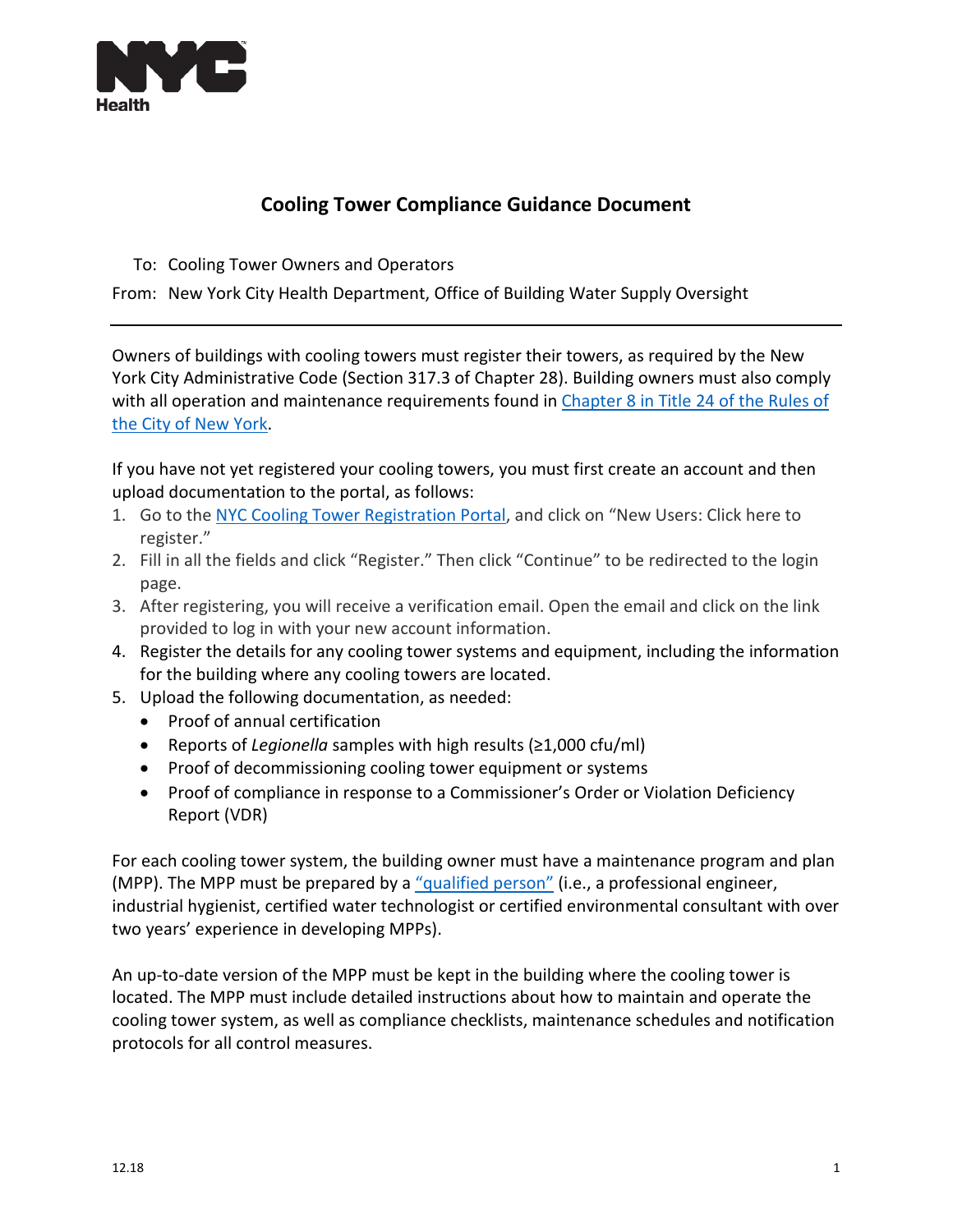

Specifically, the MPP must include:

- 1. **System Information §8-03(b):** All cooling tower system identifying information, including address, registration numbers, manufacturer information, design and dimensions.
- 2. **Team Information §8-03(a):** Name, contact information and role of each MPP team member, including the building owner; building manager or superintendent; plan preparer; responsible person or persons; and every consultant, service provider, laboratory contact and qualified person who cleans, delivers chemicals to or services the cooling tower. The MPP must also include the biocide technician's 7G license number from New York State.
- 3. **System Operation and Maintenance §8-04:** Steps for operating and maintaining the cooling tower system, including descriptions of these activities: cleaning, disinfection, compliance inspections, routine system monitoring and maintenance, shutdown, and startup.
- 4. **System Sampling, Testing and Treatment §8-05:** Steps for sampling, testing and treating the water in the cooling tower system, including water-quality monitoring, bacteria and *Legionella* testing, and any necessary treatments. The MPP must include sampling locations, collection times, sampling schedule and corrective actions.

## **General Operational Requirements**

- 1. You must document and provide dates for all the activities performed while the cooling tower system is in operation, including filling the system, circulating the water, water sampling, cleanings, disinfections and water treatment measurements.
- 2. All bacterial and chemical sampling reports must include:
	- a) Exact place where sampling occurred: must be taken from a location that is typical of the conditions in the system.
	- b) Exact time when sampling was conducted: must be taken at least one hour after water circulation (i.e., after water treatment).
- 3. Work orders and invoices are not acceptable proof for bacteriological or *Legionella* culture testing; laboratory testing results are required.
- 4. Corrective actions must be taken when required (refer to §8-05 and §8-06 of Chapter 8).
- 5. Electronic records are acceptable if they are provided immediately when requested.

## **Cooling Tower Startup Guidance §8-06**

If your cooling tower has been shut down or left untreated for five or more days, you must complete full startup procedures before turning it on or continuing to use it, as follows:

1. **Clean and disinfect** the cooling tower through power-washing or scrubbing all tower components to remove biofilm and debris. Disinfect with approved biocides to kill pathogens such as *Legionella*. Furthermore, all other system components (including heat exchangers, chillers and pipes) must be cleaned and disinfected. Follow the manufacturer's recommendations to be sure all parts are clean (e.g., some equipment may need to be